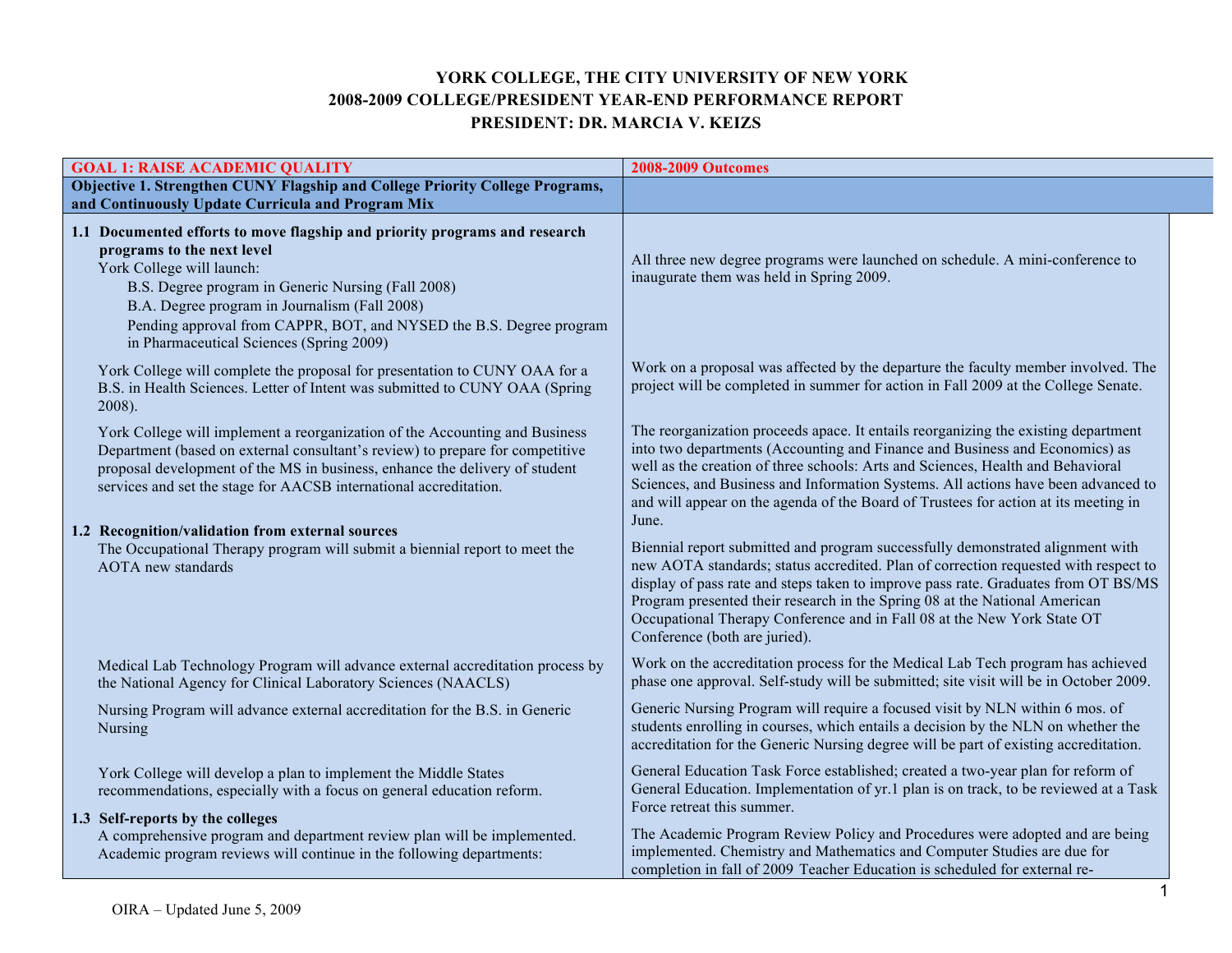| Chemistry                                                                             | accreditation in 2011 and so will concentrate its efforts there. English and Foreign |
|---------------------------------------------------------------------------------------|--------------------------------------------------------------------------------------|
| English                                                                               | Languages will proceed in the upcoming year.                                         |
| Foreign Languages, Humanities and ESL                                                 |                                                                                      |
| Math and Computer Studies                                                             |                                                                                      |
| <b>Teacher Education</b>                                                              |                                                                                      |
| 1.4 Reports of courses with a significant technology component and self-reports       |                                                                                      |
| by colleges                                                                           | The prerequisite campus network infrastructure upgrade was completed February        |
| York College has developed a plan to increase the use of instructional and other      | 2009. We have contracted with vendors for equipment, furniture, and installation.    |
| technologies to enhance teaching and learning. Key components of the plan are:        | Classroom implementations will begin June 2009 and completed by August 2009.         |
|                                                                                       | The design phase of the project was completed and the design is at the University    |
| A minimum of five classrooms and the CETL room will be upgraded to                    | awaiting approval.                                                                   |
| "smart classrooms" during the 2008-2009 academic year                                 |                                                                                      |
|                                                                                       | This was accomplished in a limited way through workshops.                            |
| Construction and commission of the virtual hospital nursing laboratory will           |                                                                                      |
| begin                                                                                 | This was accomplished through seven workshops.                                       |
|                                                                                       |                                                                                      |
| Promote lesson pod-casting for student use<br>$\bullet$                               | All professors in OT Dept. have their courses up and are using blackboard for their  |
| Promote use of "clicker" technology in large lecture halls                            | courses and the clicker was used for one of the courses offered.                     |
|                                                                                       | This was attempted and will be promoted especially with the new faculty. The         |
| Promote the offering of more online and hybrid courses<br>$\bullet$                   | percentage of hybrid and online courses offered decreased from 1% in Fall 2007 to    |
|                                                                                       | 0.9% in Fall 2008, a drop of 0.1%.                                                   |
|                                                                                       |                                                                                      |
|                                                                                       | This was accomplished through the combined efforts of Academic                       |
| Continue faculty training on instructional technologies under the auspices of         | Computing/Educational Technology and the Center for Excellence in Teaching and       |
| the Center for Excellence in Teaching and Learning and the Faculty                    | Learning. See also page 5.                                                           |
| <b>Development Committee</b>                                                          |                                                                                      |
|                                                                                       |                                                                                      |
|                                                                                       |                                                                                      |
|                                                                                       |                                                                                      |
|                                                                                       |                                                                                      |
|                                                                                       |                                                                                      |
| Objective 2. Attract and Nurture a Strong Faculty that is Recognized for              |                                                                                      |
| <b>Excellent Teaching, Scholarship and Creative Activity</b>                          |                                                                                      |
|                                                                                       |                                                                                      |
| 2.1 College self-reports on efforts to build faculty quality through hiring and       |                                                                                      |
| tenure processes and investments in faculty development                               |                                                                                      |
| York College will continue to build faculty quality through the following efforts:    | Forty-two new faculty members were hired in Fall 2008 (net gain of 21) providing     |
| Recruit highly qualified faculty with strong teaching and scholarship to<br>$\bullet$ | full-time faculty for all the departments for which hiring was intended.             |
| replace retiring faculty and to nurture strategic growth. A cohort of 25 faculty      |                                                                                      |
| is expected to begin in Fall 08 in the following departments: Accounting and          |                                                                                      |
| Business, Biology, Chemistry, Mathematics and Computer Science, History               |                                                                                      |
| and Philosophy, Health Professions, Behavioral Sciences, Foreign Languages,           |                                                                                      |
| Social Sciences, Earth and Physical Sciences, English, Fine & Performing              |                                                                                      |
| Arts, Health and Physical Education, and Teacher Education.                           |                                                                                      |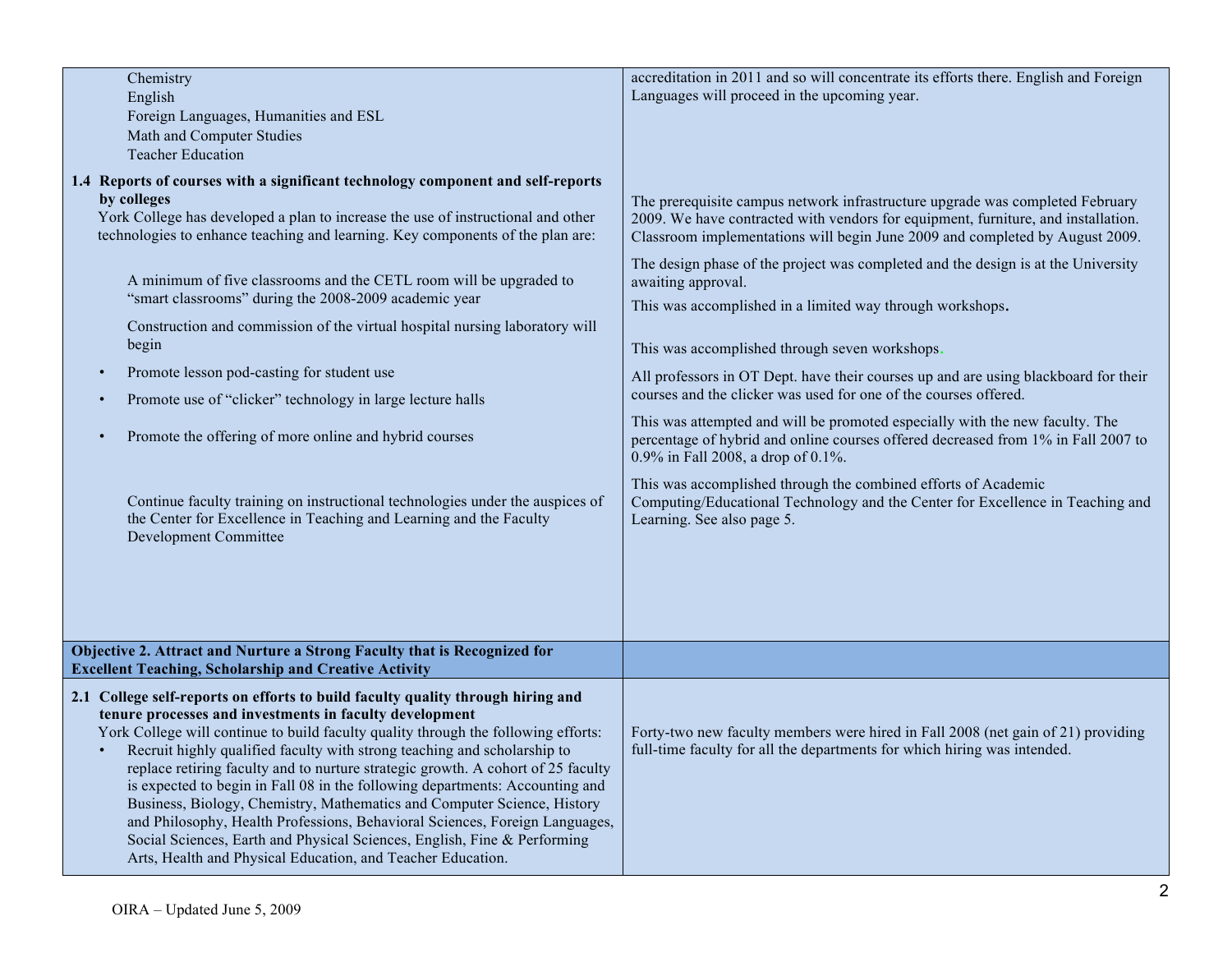| Implement a comprehensive plan for new faculty development, including<br>seminars and workshops, on instructional technologies, College and<br>University services, policies and procedures, grant training and lectures and<br>seminars by presenters of national standing.                                                                                                                                                                                                                                                                                                                                                                                                                 | The College held a year-long new faculty orientation for the Fall 2008 cohort.<br>Strong attendance was recorded. The program included orientation on college and<br>university policies, procedures and practices; workshops on instructional<br>technologies, grant writing, and pedagogies, among other subjects. Enriching these<br>programs were the Provost Lectures and the Provost Distinguished Scholars<br>Lectures that engaged faculty, students and the community on current issues and<br>research. Moreover, a new webpage on faculty development has been developed and<br>was launched in late Spring 2009.                                                                                                                                                   |
|----------------------------------------------------------------------------------------------------------------------------------------------------------------------------------------------------------------------------------------------------------------------------------------------------------------------------------------------------------------------------------------------------------------------------------------------------------------------------------------------------------------------------------------------------------------------------------------------------------------------------------------------------------------------------------------------|--------------------------------------------------------------------------------------------------------------------------------------------------------------------------------------------------------------------------------------------------------------------------------------------------------------------------------------------------------------------------------------------------------------------------------------------------------------------------------------------------------------------------------------------------------------------------------------------------------------------------------------------------------------------------------------------------------------------------------------------------------------------------------|
| Continue to support scholarship, research and teaching as follows:<br>Department chairs in collaboration with Academic Affairs will reinforce,<br>nurture, and enhance faculty scholarship to increase faculty publications,<br>presentations, and creative activities by 2%; recruit one to three PhD science<br>students in 2008-2009, and support at least three in 2009-2010; College will<br>use GRTI funding to support research in the science departments and provide<br>start-up packages for newly appointed faculty.                                                                                                                                                              | Support for scholarship and research was facilitated through funding for research<br>and conference travel, the adoption of a mentoring program, and the formalization of<br>a requirement for the preparation of Professional Development Plans by untenured<br>faculty. GRTI and other funding enabled the college to provide start up support for<br>most of the science faculty who began their service in Fall 2008, and the College<br>provided start up support to non-science faculty as funds were available. York<br>faculty participating in the CUNY Ph.D. in Chemistry recruited at least one graduate<br>student from the Fall 2008 cohort.                                                                                                                      |
| Intensify the training of department chairs. Groups of five (5) will be<br>attending ACE training and professional development workshops-summer<br>'08 and fall '08 and internal professional development for academic<br>leadership started in 2007-2008 will continue into 2008-2009.                                                                                                                                                                                                                                                                                                                                                                                                      | Five department chairs benefited from attending the American Council on Education<br>Department Chairs Leadership shops in summer, but budget constraints preclude<br>participation in Fall 2009. However, three chairs will attend in Summer 2009.                                                                                                                                                                                                                                                                                                                                                                                                                                                                                                                            |
| Expand the Provost Lecture Series, which was inaugurated during 2007-2008,<br>to facilitate the development of the scholarship of discovery and to showcase<br>the research and publications of faculty members.                                                                                                                                                                                                                                                                                                                                                                                                                                                                             | The value and competitiveness of the Provost Lecture Series was strengthened. For<br>instance, for Spring 2009, 10 proposals were submitted for three spots. Further, a<br>new series, called Provost Distinguished Scholars Lectures, was developed to<br>facilitate scholarly engagement with visiting scholars. Three such lectures were<br>delivered during Spring 2009, involving scholars from the University of Sudan,<br>Harvard University, and New York University.                                                                                                                                                                                                                                                                                                  |
| 2.2 Faculty scholarship and creative work report<br>Faculty will continue to report their scholarship electronically and the College will<br>support their scholarship, research, and teaching with a mix of funding including<br>GRTI, Tax-Levy, and RF funds.                                                                                                                                                                                                                                                                                                                                                                                                                              | With an influx of 42 new faculty (net 21) and with some recent changes on the<br>external review for the tenure and promotion processes, York College faculty are<br>reporting increased scholarship and creative activity of 20% over last year. This year<br>263 entries by 77 faculty were recorded. The reported scholarship and creative items<br>increased by 92% over last year indicating greater faculty engagement and<br>contributions to peer refereed journals and publications. In addition, grant writing                                                                                                                                                                                                                                                       |
| 2.3 a) % of instructional hours and mean hours taught by FTE new and non-new<br>faculty; $b)$ # FT faculty                                                                                                                                                                                                                                                                                                                                                                                                                                                                                                                                                                                   | activity by faculty also saw a small increase.                                                                                                                                                                                                                                                                                                                                                                                                                                                                                                                                                                                                                                                                                                                                 |
| Emphasis on full-time teaching at the Gen Ed level will be a focus of<br>a.<br>recalibrated scheduling in Fall 2008 and Spring 2009. Further, OAA will<br>work with chairpersons to strategically plan for the contractual reassigned<br>time to be used in such a way as to allow new faculty to frontload teaching<br>with no harm to establishing their research endeavors. As well OAA will<br>work with chairpersons to reengage veteran faculty with instruction of Gen<br>Ed. The result of this planning will yield 3.5% increase in instructional hours<br>and mean hours taught by FT new and veteran faculty.<br>b. The number of full-time faculty will increase from 167 to 192 | There has been significant progress realized in certain areas - English, Mathematics and<br>Computer Science, Health, Physical Education and Gerontology and Biology - which has<br>managed to frontload the teaching done by new faculty and to manage the timing of the<br>use of contractual reassigned time by new faculty.<br>- % of instructional FTEs delivered by full-time faculty increased from 42.6 in Fall 2007 to<br>50.7 to Fall 2008, an increase of 8.1%.<br>- % of instructional hours delivered by full-time faculty increased from 50.6 in Fall 2007 to<br>54.0 in Fall 2008, an increase of 3.4%.<br>- Mean teaching hours of veteran full-time faculty increased from 7.4 to 8.1<br>- The number of full-time faculty increased from 167 to 188 (by 21). |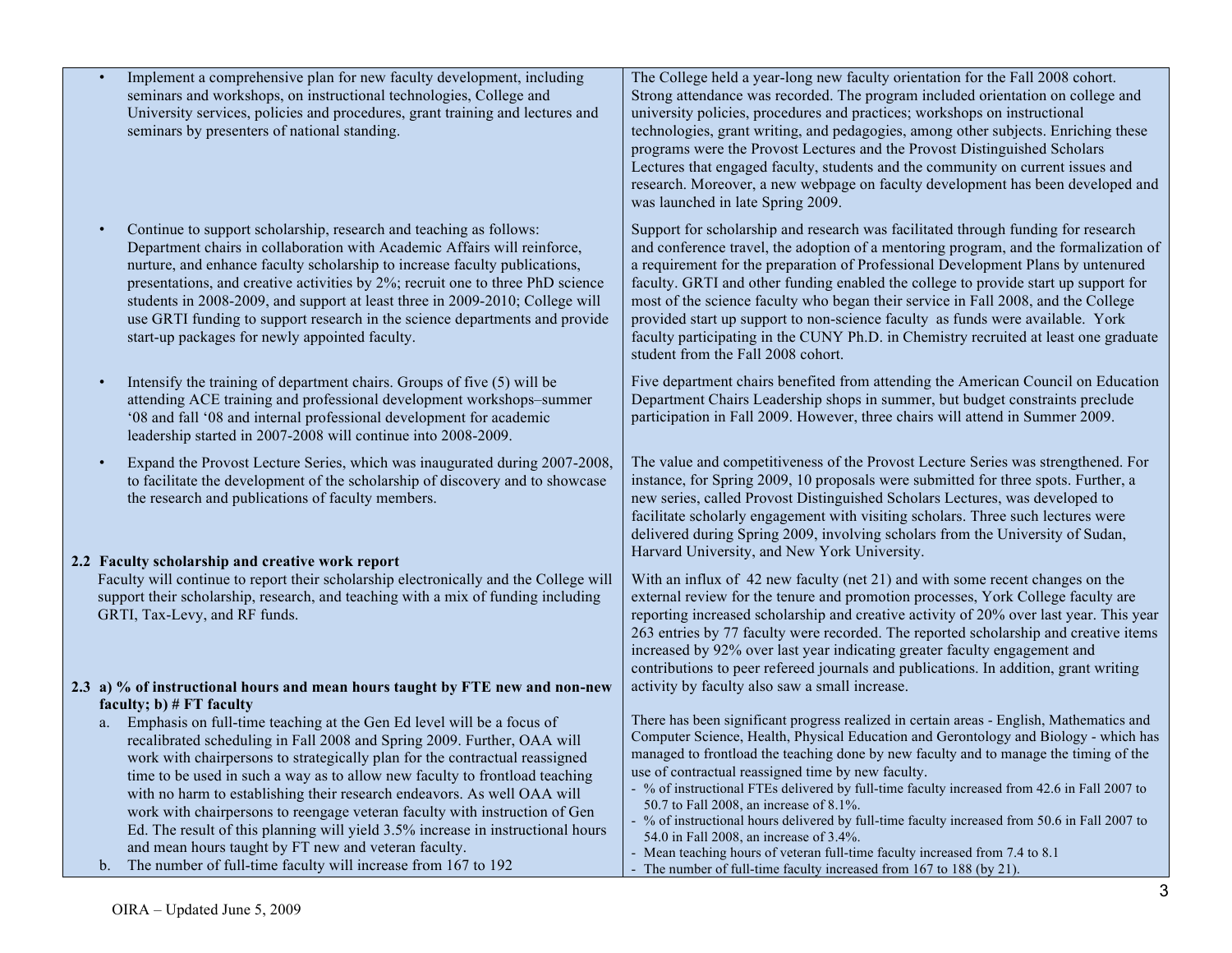| 2.4 Faculty & staff diversity and affirmative action reports<br>College will work to retain and increase by 3-5% diversity of faculty and staff in<br>under-represented groups. The offices of Academic Affairs and Compliance will<br>conduct two (2) recruitment workshops for chairpersons and department $P \& B$<br>committees.                                                                                                                                                                                                                                                                                                                                                                                                                                                                                                                                                                                                                                                                                                                                                                                                                                                                                                                                                                                                                                                                                                                | Some small gains were made in the hiring of women, Hispanics and Asians. The<br>two recruitment workshops were conducted in Spring 2009.                                                                                                                                                                                                                                                                                                                                                                                                                                                                                                                                                                                                                                                                                                                                                                                                                                                                                                                                                                                                                                                                                                                                                                                                                                                                                                                                                                                                                                                                                                                                                                                                                                                                  |
|-----------------------------------------------------------------------------------------------------------------------------------------------------------------------------------------------------------------------------------------------------------------------------------------------------------------------------------------------------------------------------------------------------------------------------------------------------------------------------------------------------------------------------------------------------------------------------------------------------------------------------------------------------------------------------------------------------------------------------------------------------------------------------------------------------------------------------------------------------------------------------------------------------------------------------------------------------------------------------------------------------------------------------------------------------------------------------------------------------------------------------------------------------------------------------------------------------------------------------------------------------------------------------------------------------------------------------------------------------------------------------------------------------------------------------------------------------|-----------------------------------------------------------------------------------------------------------------------------------------------------------------------------------------------------------------------------------------------------------------------------------------------------------------------------------------------------------------------------------------------------------------------------------------------------------------------------------------------------------------------------------------------------------------------------------------------------------------------------------------------------------------------------------------------------------------------------------------------------------------------------------------------------------------------------------------------------------------------------------------------------------------------------------------------------------------------------------------------------------------------------------------------------------------------------------------------------------------------------------------------------------------------------------------------------------------------------------------------------------------------------------------------------------------------------------------------------------------------------------------------------------------------------------------------------------------------------------------------------------------------------------------------------------------------------------------------------------------------------------------------------------------------------------------------------------------------------------------------------------------------------------------------------------|
| <b>GOAL 2: IMPROVE STUDENT SUCCESS</b>                                                                                                                                                                                                                                                                                                                                                                                                                                                                                                                                                                                                                                                                                                                                                                                                                                                                                                                                                                                                                                                                                                                                                                                                                                                                                                                                                                                                              | <b>2008-2009 Outcomes</b>                                                                                                                                                                                                                                                                                                                                                                                                                                                                                                                                                                                                                                                                                                                                                                                                                                                                                                                                                                                                                                                                                                                                                                                                                                                                                                                                                                                                                                                                                                                                                                                                                                                                                                                                                                                 |
| Objective 3. Ensure That All Students Receive a Solid General Education and<br><b>Effective Support, Particularly in the First 60 Credits of Study</b>                                                                                                                                                                                                                                                                                                                                                                                                                                                                                                                                                                                                                                                                                                                                                                                                                                                                                                                                                                                                                                                                                                                                                                                                                                                                                              |                                                                                                                                                                                                                                                                                                                                                                                                                                                                                                                                                                                                                                                                                                                                                                                                                                                                                                                                                                                                                                                                                                                                                                                                                                                                                                                                                                                                                                                                                                                                                                                                                                                                                                                                                                                                           |
| 3.1 Campaign for Success indicators:<br>Together with the reform of General Education, CUE and Title III, program<br>design will support multi-pronged linked efforts to promote student success and<br>yield lasting changes in critical Campaign for Success indicators. Elements of the<br>plan include:<br>AY '08-'09 is designated as the Year of General Education Reform to<br>highlight the College's efforts and engagement to restructure and reform the<br>general education courses and requirements. The Gen Ed committee led by<br>Dr. Swoboda and Dr. Moldovan is charged with this task (co-chairs). The<br>committee will (a) establish clear milestones at a retreat on August 22, 2008,<br>(b) review "best practices" reform efforts within and outside CUNY, (c)<br>begin assessment of our Gen Ed needs in the context of the overall desired<br>educational "brand" of the College.<br>Reorganization and strengthening of pre-college summer and winter<br>programs with faculty training and curriculum improvement to improve math,<br>reading, writing and Gen Ed skills for new freshmen will be led by Mr.<br>Raphael (director of collaboratives). The benchmarks will include (a)<br>complete restructuring of the pre-algebra and algebra workshops, (b)<br>introduction of an on-line tutorial program, (c) introduction of diagnostic<br>exams, and (d) increase the number of math faculty involved from 1 to 4. | The two-year General Education (GE) Reform process is moving forward with<br>leadership of the GE Task Force and with active engagement of the Faculty Inquiry<br>Groups. Several updates were provided in the monthly academic newsletter,<br>"Academic Affairs Update." Two workshops were offered with focus on GE. A<br>one-day workshop was organized in January 2009 by the Outcomes Assessment<br>Committee and another two-day workshop was organized by the Office of<br>Institutional Research and Assessment in March 2009. A retreat will be held in<br>Summer 2009 to review year 1 and plan for year 2.<br>The pre-college summer and winter programs were reorganized and strengthened.<br>(a) The pre-algebra and algebra workshops were separated from one 44-hr workshop<br>into two offerings of 16 hrs and 28 hrs, respectively. (b) A new on-line math tutorial<br>program-PLATO-was introduced and used by classes and individuals. (c) The<br>diagnostic portion of the Compass exam was introduced, but it did not provide<br>enough information (only four broad categories), so instead we used PLATO<br>diagnostic as a pilot late in the program and plan to formalize and expand its use<br>next year. (d) The number of full-time math faculty expanded from two in 2007 to<br>eight in 2008, which accounted for 1/2 of the 16 mathematics workshop instructors.<br>In addition the program also expanded professional and curriculum development for<br>instructors. There were two full-day sessions prior to summer that were led by a<br>full-time faculty member and attended by 13 instructors. The sessions included<br>readings on math pedagogy, diagnostic exam discussions, and the creation of two<br>new curricula – one for pre-algebra and one for algebra. |
| Implement and strengthen first year and transfer advising to improve first<br>year student performance and streamline student advising and will be led by<br>Dr. Baer and Dr. Lindner (Directors of Advisement and Counseling). The<br>targets include (a) 75% attendance/invitees at advising workshops for all 1st<br>year students and 70% attendance/invitees for transfer students, (b) a<br>minimum attendance of two professional development workshops for full-<br>time advisers; and a minimum of one for part-time advisers.                                                                                                                                                                                                                                                                                                                                                                                                                                                                                                                                                                                                                                                                                                                                                                                                                                                                                                             | A new director of academic advisement was hired in Spring 2008. This made it<br>possible for the college to streamline student advising by providing better<br>advisement services to freshman and transfer students. Advising services were<br>segmented as follows: (i) the counseling faculty and staff are responsible for<br>providing academic advisement to first-semester freshmen and transfer freshmen<br>with fewer than 27.5 credits; (ii) the academic advisors in the Advisement Center<br>handle all entering transfer students with 28 or more credits as well as continuing<br>students with 28 credits or higher who are not advised by their major departments.                                                                                                                                                                                                                                                                                                                                                                                                                                                                                                                                                                                                                                                                                                                                                                                                                                                                                                                                                                                                                                                                                                                        |
|                                                                                                                                                                                                                                                                                                                                                                                                                                                                                                                                                                                                                                                                                                                                                                                                                                                                                                                                                                                                                                                                                                                                                                                                                                                                                                                                                                                                                                                     | (a) Under the direction of Dr. Baer, the Academic Advisement Center ran four<br>advisement workshops for transfer students and continuing students with 28 or more<br>credits prior to the Fall 2008 semester. Approximately 150 transfer students were                                                                                                                                                                                                                                                                                                                                                                                                                                                                                                                                                                                                                                                                                                                                                                                                                                                                                                                                                                                                                                                                                                                                                                                                                                                                                                                                                                                                                                                                                                                                                   |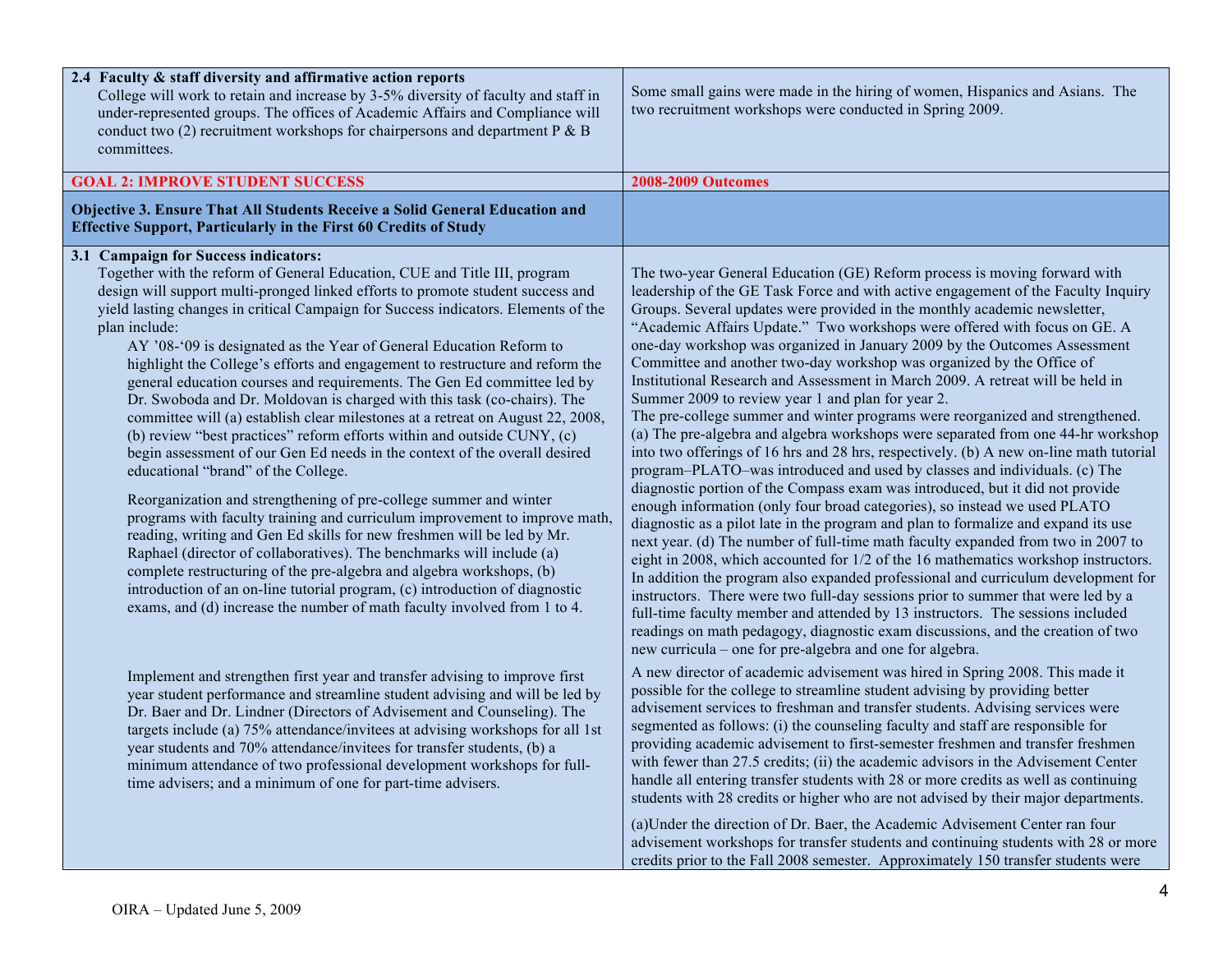|                                                                                                                                                                                                                                                                                                                                                                                                                                                                                                                            | advised in these workshops.<br>• 100% attendance/invitees for all first-year students with fewer than 27.5 credits<br>advised.                                                                                                                                                                                                                                                                                                             |
|----------------------------------------------------------------------------------------------------------------------------------------------------------------------------------------------------------------------------------------------------------------------------------------------------------------------------------------------------------------------------------------------------------------------------------------------------------------------------------------------------------------------------|--------------------------------------------------------------------------------------------------------------------------------------------------------------------------------------------------------------------------------------------------------------------------------------------------------------------------------------------------------------------------------------------------------------------------------------------|
|                                                                                                                                                                                                                                                                                                                                                                                                                                                                                                                            | • 100% attendance/invitees for all transfer students with fewer than 27.5 credits<br>advised.                                                                                                                                                                                                                                                                                                                                              |
|                                                                                                                                                                                                                                                                                                                                                                                                                                                                                                                            | b) All full-time and part-time advisors have attended at least two professional<br>development workshops over the last year.                                                                                                                                                                                                                                                                                                               |
| Emphasize reading, writing and critical thinking within the Writing Across<br>the Curriculum (WAC) program and align its requirements for more effective<br>faculty engagement, instruction, oversight and advisement, led by Dr. Cripps<br>(director, College-Wide Writing Program).                                                                                                                                                                                                                                      | One large (25 attendees) and several small (5-8 attendees) workshops on the WAC<br>initiative were held in Fall 2008; in the Spring 2009 semester, WAC offered several<br>additional workshops and offered two workshops on writing in cooperation with<br>CETL. There is also one-on-one cooperation between WAC and individual faculty.<br>WI courses increased from 71 in Fall 2008 to 79 in Spring 2009.                               |
|                                                                                                                                                                                                                                                                                                                                                                                                                                                                                                                            | The WAC program in consultation with the Office of Institutional Research $\&$<br>Assessment is administering the writing experiences survey developed by the<br>Council of Writing Program Administrators and the National Survey of Student<br>Engagement (NSSE) in all WI courses to evaluate student engagement in writing.                                                                                                            |
| Support the Quantitative Reasoning and Literacy initiative by faculty training<br>and course restructuring to infuse quantitative reasoning and literacy across<br>the curriculum and improve CPE results, led by Dr. D'Alotto (chair, Math<br>and Computer Studies).                                                                                                                                                                                                                                                      | Under the umbrella of the Quantitative Literacy Faculty Inquiry Group, Dr.<br>D'Alotto's group worked on inserting QL-related lessons, assignments, and modules<br>into the Gen Ed curriculum. This was piloted in History 108 and English 125 during<br>the spring 2009 semester. The group is currently assessing the effectiveness of the<br>modules via exam score data for possible infusion into other general education<br>courses. |
| Support pod-casting with faculty training and other resources to improve<br>student performance, led by OAA and IT.                                                                                                                                                                                                                                                                                                                                                                                                        | Individual pod-casting training was available for faculty members. Four faculty<br>members used the service during 08-09.                                                                                                                                                                                                                                                                                                                  |
| Sponsor CETL activities to enhance faculty teaching and scholarship and<br>improve student learning, led by Dr. Swoboda (Director of CETL). These will<br>include extending the range of topics examined, varying the times the<br>sessions are offered, and expanding the mix of individual and team<br>presentations, including faculty-student teams. The goal is to engage at least<br>25% of all full-time faculty in attendance at a minimum of one seminar; and<br>100% of new faculty at a minimum of one seminar. | During 2008-2009, CETL held 21 workshops, which were attended by 439<br>individuals. The goal related to new faculty was met by embedding a CETL.<br>presentation into the year-long faculty orientation held for new faculty where new<br>faculty participated at a level of about 85%.                                                                                                                                                   |
| 3.1a % of students passing gateway courses with C or better;<br>These efforts will lead, at a minimum, to the following changes in key indicators:<br>the percentage of students passing freshman composition and math with a C or<br>better will increase from 72.9 to 75% over the Fall 2007 cohort                                                                                                                                                                                                                      | The percentage of students passing freshman composition and math with a C or<br>better increased from 72.9% in Fall 2007 to 75.8% in Fall 2008, an increase of 2.9%.                                                                                                                                                                                                                                                                       |
| 3.1b % of freshmen and transfers taking courses in the summer after entry;<br>The percentage of freshmen and transfers taking one or more courses in the<br>summer after entry will increase by 2.7% to 21.0% over the Fall 2007 cohort                                                                                                                                                                                                                                                                                    | The percentage of freshmen and transfers taking one or more courses in the summer<br>after entry increased from 18.2% for Fall 2006 cohort to 19.9% for Fall 2007 cohort<br>by 1.7%.                                                                                                                                                                                                                                                       |
| 3.1c Ratio of undergrad FTEs to headcount;<br>Ratio of undergrad FTEs to headcount will increase from 77% to 79% in Fall<br>2008                                                                                                                                                                                                                                                                                                                                                                                           | The ratio of undergrad FTEs to headcount did not change in Fall 2008.                                                                                                                                                                                                                                                                                                                                                                      |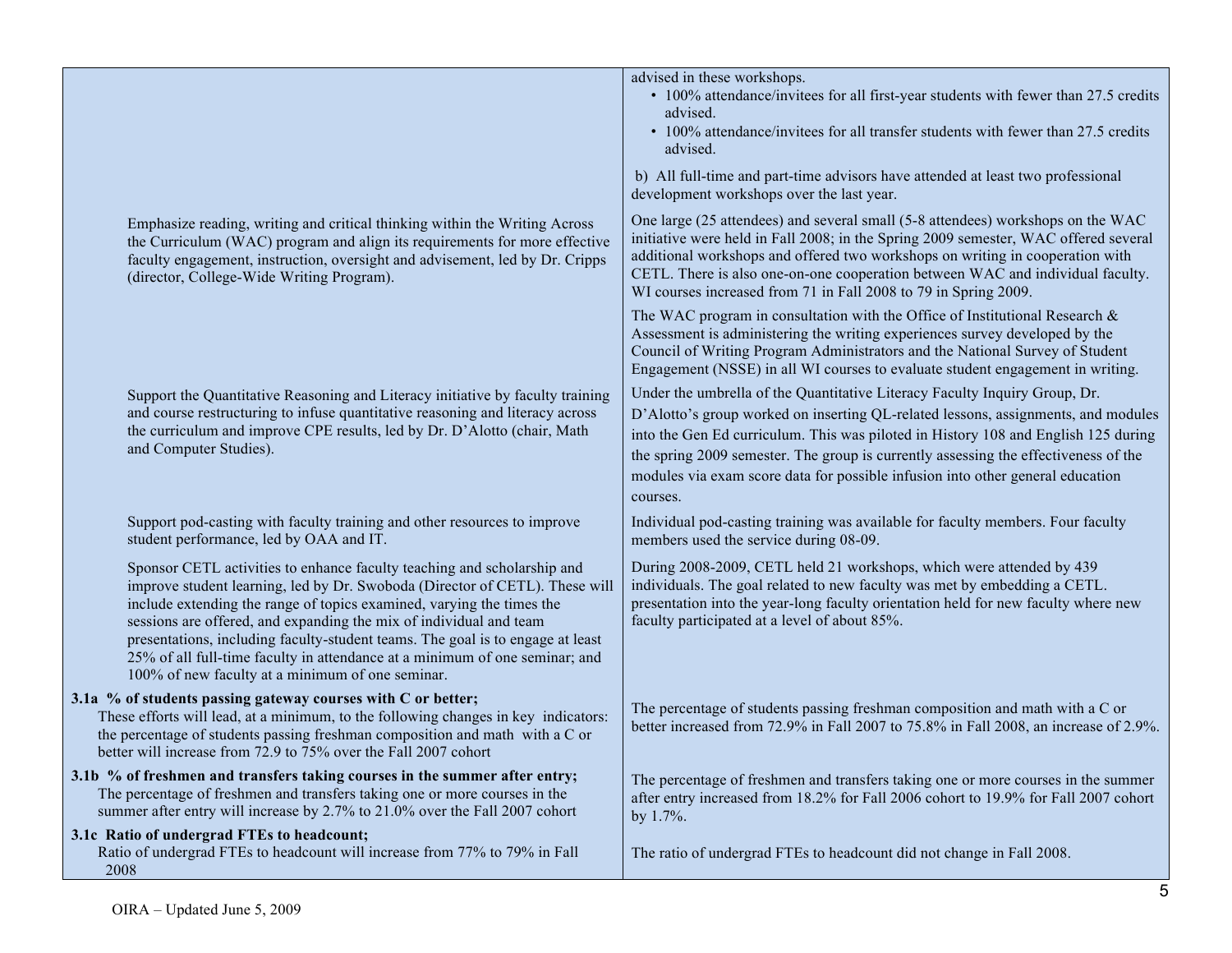| 3.1d Average # credits earned in first 12 months;<br>Average number of credits earned in 2008 will increase from 21.7 in Fall 2006 to<br>23.7 in Fall 2008                                                                                                                                                                                                                                                                                                                                                                                                                                                                                                                                                                                                                         | Average number of credits earned by full-time first-time freshmen in baccalaureate<br>programs in the first 12 months increased from 21.7 in Fall 2006 to 22.2 in Fall                                                                                                                                                                                                                                                                                                                                                                                                                                                                                                                                                                                                                                                                                                                                                                                                                                                         |
|------------------------------------------------------------------------------------------------------------------------------------------------------------------------------------------------------------------------------------------------------------------------------------------------------------------------------------------------------------------------------------------------------------------------------------------------------------------------------------------------------------------------------------------------------------------------------------------------------------------------------------------------------------------------------------------------------------------------------------------------------------------------------------|--------------------------------------------------------------------------------------------------------------------------------------------------------------------------------------------------------------------------------------------------------------------------------------------------------------------------------------------------------------------------------------------------------------------------------------------------------------------------------------------------------------------------------------------------------------------------------------------------------------------------------------------------------------------------------------------------------------------------------------------------------------------------------------------------------------------------------------------------------------------------------------------------------------------------------------------------------------------------------------------------------------------------------|
| 3.1e % of lower division seats taught by full-time faculty;<br>% of instructional FTEs in lower division taught by FT faculty will increase<br>from 37.9% in 2007-08 to 41% in 2008-09 (see section 2.3a)                                                                                                                                                                                                                                                                                                                                                                                                                                                                                                                                                                          | 2007, an increase of 0.5 credits.<br>Percentage of instructional FTEs in lower division courses taught by full-time<br>faculty increased from 39.8% in Fall 2007 to 47.4% in Fall 2008, an increase of                                                                                                                                                                                                                                                                                                                                                                                                                                                                                                                                                                                                                                                                                                                                                                                                                         |
| 3.1f % of students with major declared by the 70th credit<br>Percentage of students declaring a major by the 70th credit will remain stable at<br>95%                                                                                                                                                                                                                                                                                                                                                                                                                                                                                                                                                                                                                              | $7.6\%$ .<br>Percentage of students declaring a major by the $70th$ credit rose by 2% to 97%.                                                                                                                                                                                                                                                                                                                                                                                                                                                                                                                                                                                                                                                                                                                                                                                                                                                                                                                                  |
| 3.2a % of all admitted freshmen who pass a remedial course at a given campus<br>during the pre-entry summer<br>For non-SEEK entering freshmen who have failed one or more of the skills tests,<br>York College's Success to the Third Power (S3) program provides one to three<br>week workshops in Reading, Writing, and Mathematics. Summer 2008 will see an<br>improvement of 2-4% over Summer 2007. Outcomes for Summer 2007 using<br>York data were: Reading 76.4%; Writing 64.3%; Mathematics 70.2%                                                                                                                                                                                                                                                                          | Exceeded targets as follows: (Source: York College OIR)<br>Reading increased from 76.4% to 80.4% in Summer 2008 $(+4%)$ .<br>Writing increased from 64.3% to 74.1% in Summer 2008 (+9.8%).<br>Mathematics increased from 70.2% to 83.8% in Summer 2008 (+13.6%).                                                                                                                                                                                                                                                                                                                                                                                                                                                                                                                                                                                                                                                                                                                                                               |
| 3.2b % of SEEK students who pass skills tests in 2 years<br>Performance of SEEK and ESL students on basic skills tests continue to present a<br>major challenge at York. During the course of the academic year '08-'09, a<br>number of offices and departments (SEEK, ESL, English, Math, and Continuing<br>Education) under the leadership of the dean for the humanities and the associate<br>dean of student development/director of SEEK will work to understand the<br>problem and propose a plan of action. It is our intention to implement strategies to<br>increase performance within two years after entry by 3-5%.                                                                                                                                                    | Performance of SEEK and ESL students continues to need new solutions. But<br>during the past academic year, we tried a number of strategies including the launch<br>of a more comprehensive series of ACT workshops and a matching communication<br>outreach. The workshops were frontloaded into the semester and offered day and<br>night. The math workshops were segmented into Math I and Math II, and in the<br>former some improvements in the results have been realized. Math II remains an<br>area to be conquered.<br>Non ESL SEEK students who passed all basic skills tests within one year of entry<br>decreased from 76.6% in Fall 2006 to 62.2% in Fall 2007, a drop of 14.4%.<br>ESL students who passed all basic skills tests within two years decreased from<br>56.9% in Fall 2005 to 49.1% in Fall 2006, a drop of 7.8%. York is working with<br>OIRA to determine the reliability of the data since we note that a number of<br>colleges, including York, experienced a significant decline in results.  |
| 3.3 Show & pass rates on CUNY Proficiency Exam<br>Provost Griffith, along with various departments at York College, to include IR,<br>Testing, SEEK, Advisement Center and select faculty disciplines, will<br>immediately review the current protocols for administration and preparation of<br>students to take the CPE. Data will be studied by discipline and major to<br>determine the possible reasons for student performance. Best practices from<br>among senior colleges for notification and preparation will be discovered and<br>York College will recalibrate its systems for notification, recording, reporting and<br>preparing students for the CPE. The goal will be to take a significant step toward<br>performance at the norm among senior colleges in CUNY. | Under the leadership of Dean Fusco and Ms. Arias, the chief strategy for improving<br>the show rate was to change the psychology of the taking of the exam. All<br>communications with students began with a positive message: The second strategy<br>was to ease anxiety by creating a sense of preparedness and building confidence. We<br>created clear communications and guidelines with easy to follow steps for<br>registering for the exam. We conducted a CPE Awareness campaign for two weeks,<br>during which time students were able to register for the exam and workshops. We<br>created a simple registration process; students no longer have to go through<br>Blackboard or CUNY Portal to register. All required students were sent three<br>mailings: official invitation, a postcard, and reminder e-mail. First-time required<br>students were sent a personalized letter, made reminder phone calls, and sent e-<br>mails. Two- and three-time failures were sent personalized letters and instructed to |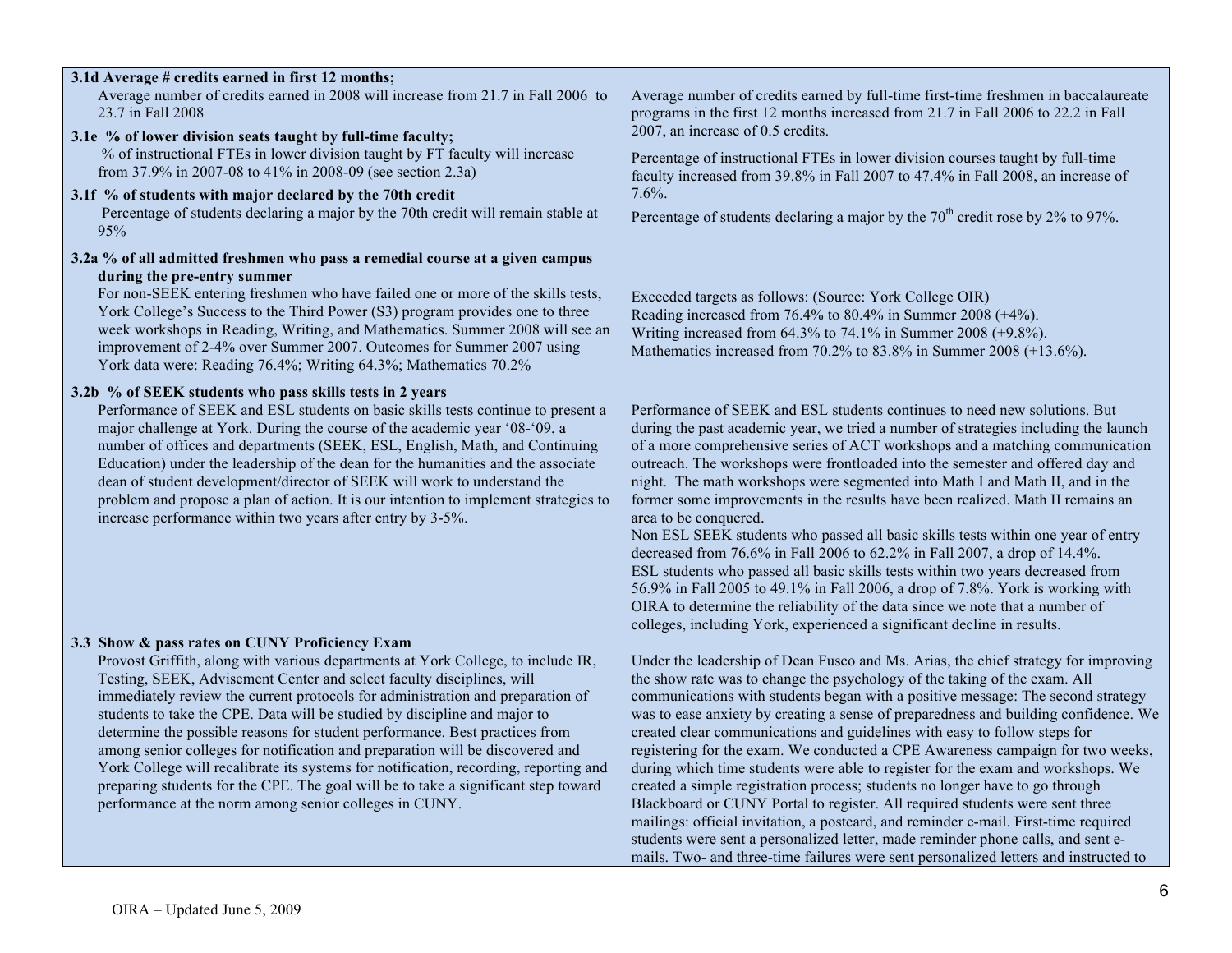|                                                                                                                                                                                                                                                                                                                                                                                                                                                                                                                                 | attend an intensive workshop on three consecutive Saturdays. These students were<br>also advised to go to the Writing Center for one-on-one tutoring. Students who were<br>advised at the Academic Advisement Center who signed a contract to take the CPE<br>were sent letters reminding them of their contract. The CPE Liaison also was<br>changed.                                                                                                                                                                                                           |
|---------------------------------------------------------------------------------------------------------------------------------------------------------------------------------------------------------------------------------------------------------------------------------------------------------------------------------------------------------------------------------------------------------------------------------------------------------------------------------------------------------------------------------|------------------------------------------------------------------------------------------------------------------------------------------------------------------------------------------------------------------------------------------------------------------------------------------------------------------------------------------------------------------------------------------------------------------------------------------------------------------------------------------------------------------------------------------------------------------|
| 3.3a % of required invitees who took the CUNY Proficiency Exam (CPE show<br>rate)                                                                                                                                                                                                                                                                                                                                                                                                                                               |                                                                                                                                                                                                                                                                                                                                                                                                                                                                                                                                                                  |
| % of required invitees show rate will increase by 3.9% (from 66.1% in fall 06 to<br>70% in fall 08)                                                                                                                                                                                                                                                                                                                                                                                                                             | Percentage of required invitees who took the CUNY Proficiency Exam (CPE show<br>rate) increased from 66.5 to 81.6, an increase of 15.1%.                                                                                                                                                                                                                                                                                                                                                                                                                         |
| 3.3b % of required test-takers passing the CUNY Proficiency Exam (CPE pass<br>rate)                                                                                                                                                                                                                                                                                                                                                                                                                                             |                                                                                                                                                                                                                                                                                                                                                                                                                                                                                                                                                                  |
| % of required test takers passing the exam (CPE pass rate) will increase from<br>87.2% in fall 06 to 88% in fall 08                                                                                                                                                                                                                                                                                                                                                                                                             | Percentage of required test takers passing the exam (CPE pass rate) stayed the same<br>at 87.1%. Given the large increase in the show rate it is significant that the pass rate<br>remained the same.                                                                                                                                                                                                                                                                                                                                                            |
| <b>Objective 4. Increase Retention and Graduation Rates</b>                                                                                                                                                                                                                                                                                                                                                                                                                                                                     |                                                                                                                                                                                                                                                                                                                                                                                                                                                                                                                                                                  |
| 4.1 Retention Rates will progressively increase<br>An all college approach to retention will continue to drive our efforts, but this<br>year, aided by the leadership of a recently appointed director of advisement, Dr.<br>Baer, who will work collaboratively with Dr. Lindner (Student Development), Dr.<br>Lalande (SEEK), faculty in the departments, and supporting programs (e.g.<br>Women's Center, Male Initiative, and Student Support Services), York will<br>establish a comprehensive student advisement program. | As mentioned in 3.1, an all-College approach to retention led to segmenting of<br>advisement along these lines: transfers with 28 credits or more were advised by the<br>Advisement Center and freshmen and transfers with less than 28 credits were<br>advised by the Counseling Center. An active professional development and faculty<br>training effort was also a hallmark of this year's effort.                                                                                                                                                           |
| 4.1a One-year retention rate % of full time first-time freshmen in baccalaureate<br>programs still enrolled in the college of entry one year later<br>One year retention rate of full-time first-time freshmen will increase from 70.9%<br>in Fall 2006 to 73% in Fall 2008                                                                                                                                                                                                                                                     | One year retention rate of first-time full-time freshmen decreased from 70.9% in Fall<br>2006 to 69.6%, a drop of 1.3%. There are two points to be made here: (1) the size of<br>the freshman class increased by 62% -- placing a significant burden on those<br>involved in retention; (2) the one-year retention for Fall 2007 cohort, whose<br>entering CAAs were >=78, was 73.2% with higher GPAs and greater credits<br>accumulated. This is a primary reason that York decided to adjust its admissions<br>standards to a 78 CAA and 800 SAT in Fall 2009. |
| 4.1b % of full time first-time transfers into baccalaureate programs still enrolled<br>in the college of transfer entry one year later (or earned degree pursued)<br>One year retention rate of full-time first-time transfers will increase from 67.4 %<br>in Fall 2006 to 70% in Fall 2008                                                                                                                                                                                                                                    | One year retention rate of full-time transfers decreased from 67.4% in Fall 2006 to<br>65.2% in Fall 2008, a drop of 2.2%.                                                                                                                                                                                                                                                                                                                                                                                                                                       |
| 4.1c Two-year retention rate % of full time first-time freshmen in baccalaureate<br>programs still enrolled in the college of entry two years later<br>Two-year retention rate of full-time first-time freshmen will increase from 45% in<br>Fall 2005 to 50% in Fall 2006                                                                                                                                                                                                                                                      | Two year retention rate of first-time full-time freshmen increased from 45% in Fall<br>2005 to 52% in Fall 2006, an increase of 7%.                                                                                                                                                                                                                                                                                                                                                                                                                              |
| 4.1d % of full-time first-time transfers into baccalaureate programs still enrolled<br>in the college of transfer entry two years later (or earned degree pursued)<br>Two-year retention rate of full time first-time transfers will increase from 52.1%<br>in Fall 2005 to 53.5% in Fall 2006                                                                                                                                                                                                                                  | Two year retention rate of full-time transfers increased from 52.1% in Fall 2005 to<br>56.8% in Fall 2006, an increase of 4.7%.                                                                                                                                                                                                                                                                                                                                                                                                                                  |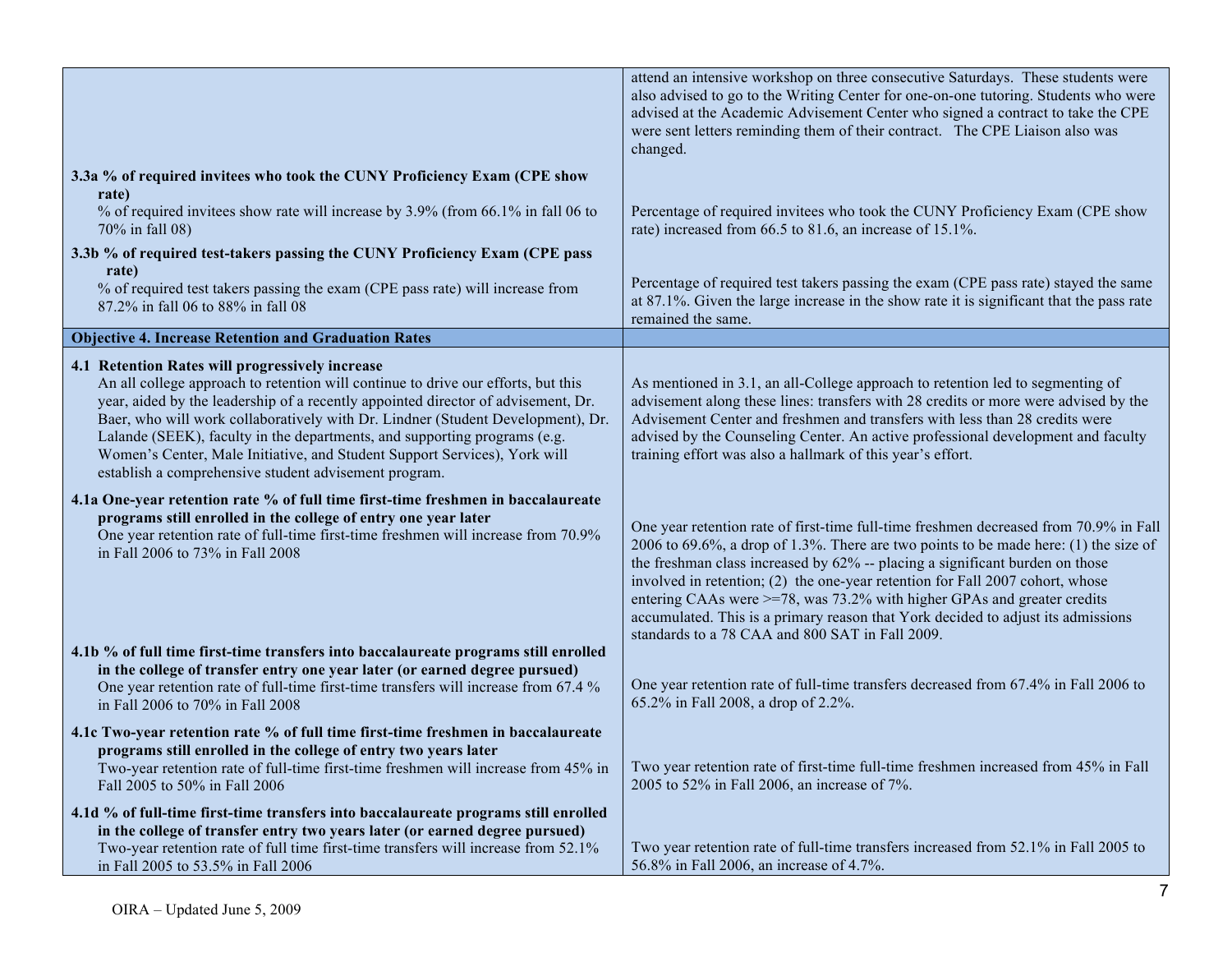| 4.2 Four-year BA/BS graduation rate                                                                                                                                                                                                                                                                                                            |                                                                                                                                                                                                                                                                                                                                              |
|------------------------------------------------------------------------------------------------------------------------------------------------------------------------------------------------------------------------------------------------------------------------------------------------------------------------------------------------|----------------------------------------------------------------------------------------------------------------------------------------------------------------------------------------------------------------------------------------------------------------------------------------------------------------------------------------------|
| York College will launch a senior year pilot project that will identify students who<br>are at or above the 90th credit and provide intentional year-long assistance<br>beginning in Summer 2008 at registration to bring awareness to matters related to<br>achieving a seamless graduation. This effort will be led by the vice president of | With leadership from the Registrar's Office, all deadlines for filing for graduation<br>and graduation audits were completed by the beginning of the spring semester.<br>Further, public emphasis was placed on an awareness of graduation through career<br>fairs, graduate school fairs and career preparation workshops and seminars, and |
| student development, Dr. Jones, and the associate dean for student development,                                                                                                                                                                                                                                                                | preparation to take the GRE and LSAT exams. In addition a consultant was brought                                                                                                                                                                                                                                                             |
| Dr. Lalande. In addition to the quality of the experience, one goal is to reduce the                                                                                                                                                                                                                                                           | on board to offer two-day workshops to seniors on preparing for interviews, writing                                                                                                                                                                                                                                                          |
| number of graduation appeals by $20\%$ (2008 n=67). We expect to affect<br>graduation rates in the following ways:                                                                                                                                                                                                                             | resumes, and other information about job hunting. The College was able to reduce<br>the number of appeals from 67 last year to 50 this year. Percentage of appeals<br>decreased from 8.8% last year to 6% this year.                                                                                                                         |
| 4.2a % of full time first-time freshmen in baccalaureate programs who graduated                                                                                                                                                                                                                                                                |                                                                                                                                                                                                                                                                                                                                              |
| from the college of entry within four years                                                                                                                                                                                                                                                                                                    |                                                                                                                                                                                                                                                                                                                                              |
| Four-year graduation rate of full-time first-time freshmen will increase from 5.3%<br>based on cohort of Fall 2003 to 6.3% for the cohort of Fall 2004                                                                                                                                                                                         | Four-year graduation rate of first-time full-time freshmen decreased from 5.3% for<br>Fall 2003 cohort to 3.7% for Fall 2004 cohort, a drop of 1.6%.                                                                                                                                                                                         |
| 4.2b % of full time first-time transfers into baccalaureate programs who                                                                                                                                                                                                                                                                       |                                                                                                                                                                                                                                                                                                                                              |
| graduated from the college of transfer entry within four years                                                                                                                                                                                                                                                                                 |                                                                                                                                                                                                                                                                                                                                              |
| Four-year graduation rate of full-time first-time transfers will increase from 38.7%<br>based on Cohort of Fall 2003 to 41% for the cohort Fall 2004                                                                                                                                                                                           | Four-year graduation rate of full-time transfers decreased from 38.7% for Fall 2003<br>cohort to 38.6% for Fall 2004 cohort, a drop of 0.1%                                                                                                                                                                                                  |
| 4.2c Six-year BA/BS graduation rate % of full time first-time freshmen who                                                                                                                                                                                                                                                                     |                                                                                                                                                                                                                                                                                                                                              |
| graduated from the college of entry within six years                                                                                                                                                                                                                                                                                           |                                                                                                                                                                                                                                                                                                                                              |
| Six year graduation rate of full-time first-time freshmen will increase from 27.6%<br>based on cohort of Fall 2001 to 30% for the cohort of Fall 2002                                                                                                                                                                                          | Six-year graduation rate of first-time full-time freshmen decreased from 27.6% for<br>Fall 2001 cohort to 23.4% for Fall 2002 cohort, a drop of 4.2%                                                                                                                                                                                         |
| 4.2d % of full time first-time transfers into baccalaureate programs who                                                                                                                                                                                                                                                                       |                                                                                                                                                                                                                                                                                                                                              |
| graduated from the college of transfer entry within six years                                                                                                                                                                                                                                                                                  |                                                                                                                                                                                                                                                                                                                                              |
| Six year graduation rate full-time first-time transfers will increase from 45.7%<br>based on cohort of Fall 2001 to 48% for the cohort Fall 2002                                                                                                                                                                                               | Six year graduation rate of full-time transfers increased from 45.7% for Fall 2001<br>cohort to 48.6% for Fall 2002 cohort, an increase of 2.9%.                                                                                                                                                                                             |
|                                                                                                                                                                                                                                                                                                                                                |                                                                                                                                                                                                                                                                                                                                              |
| <b>Objective 5. Improve Post Graduate Outcomes</b>                                                                                                                                                                                                                                                                                             |                                                                                                                                                                                                                                                                                                                                              |
| 5.1a Pass rates and numbers of students passing licensure/certification exams                                                                                                                                                                                                                                                                  |                                                                                                                                                                                                                                                                                                                                              |
| In departments that prepare students for professional external exams<br>(Occupational Therapy, Accounting and Business, Health Professions, and                                                                                                                                                                                                | A computer tutorial was designed in Teacher Ed to support preparation for the<br>LAST. State-required workshops were given on Child Abuse and School Violence.                                                                                                                                                                               |
| Teacher Education) chairpersons and faculty in the respective departments will                                                                                                                                                                                                                                                                 | The tutorial offers feedback on item responses and allows for running diagnostic                                                                                                                                                                                                                                                             |
| improve existing support programs or introduce new support programs (with the                                                                                                                                                                                                                                                                  | reports; the solution for running the tutorial can serve as a template for other areas                                                                                                                                                                                                                                                       |
| assistance of continuing education if needed) for graduating seniors to                                                                                                                                                                                                                                                                        | such Occupational Therapy and Accounting. In the Occupational Therapy                                                                                                                                                                                                                                                                        |
| successfully sit and pass qualifying exams.                                                                                                                                                                                                                                                                                                    | Department, there were 13 graduates in 2007, 11 passed National Board<br>Certification exam (8 passed the first time, 3 passed after re-taking the exam) and 2                                                                                                                                                                               |
|                                                                                                                                                                                                                                                                                                                                                | were assumed to have failed. In 2008, there were 19 graduates, to date 10 passed the                                                                                                                                                                                                                                                         |
| 5.1b Performance on standardized exams required for entry to                                                                                                                                                                                                                                                                                   | exam (6 passed the first time, 4 passed after re-taking the exam).                                                                                                                                                                                                                                                                           |
| graduate/professional programs                                                                                                                                                                                                                                                                                                                 | - The number taking LAST increased from 16 in 2006-07 to 22 in 2007-08. %                                                                                                                                                                                                                                                                    |
| Increase the number of test takers and maintain a pass rate of 90% or better<br>for teacher certification (LAST, ATS-W, CST)                                                                                                                                                                                                                   | passing the LAST increased from 94% to 100%.                                                                                                                                                                                                                                                                                                 |
|                                                                                                                                                                                                                                                                                                                                                | - The number taking ATS-W increased from 15 in 2006-07 to 23 in 2007-08. % passing the<br>ATS-W stayed at 100%.                                                                                                                                                                                                                              |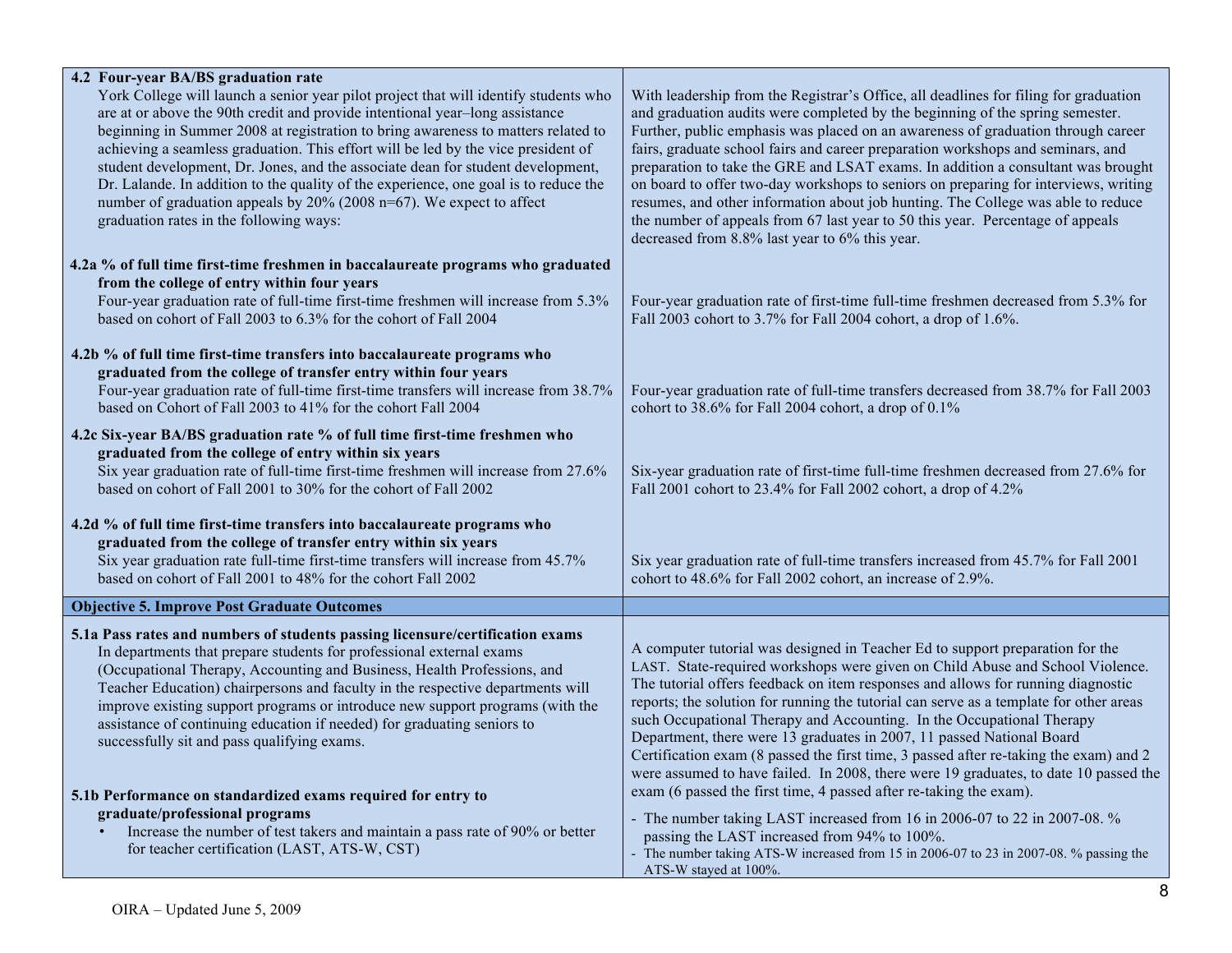|                                                                                                                                                                                                                                                                                                                                                                                                                                                                                                                                                                                               | - The number taking CST increased from 10 in 2006-07 to 22 in 2007-08. %<br>passing the CST increased from 80% to 86%.                                                                                                                                                                                                                                                                                                                                                                                                                                                                                                                                                                                                                                                                                                                                                                                                                                                 |
|-----------------------------------------------------------------------------------------------------------------------------------------------------------------------------------------------------------------------------------------------------------------------------------------------------------------------------------------------------------------------------------------------------------------------------------------------------------------------------------------------------------------------------------------------------------------------------------------------|------------------------------------------------------------------------------------------------------------------------------------------------------------------------------------------------------------------------------------------------------------------------------------------------------------------------------------------------------------------------------------------------------------------------------------------------------------------------------------------------------------------------------------------------------------------------------------------------------------------------------------------------------------------------------------------------------------------------------------------------------------------------------------------------------------------------------------------------------------------------------------------------------------------------------------------------------------------------|
| Improve the percentage (2%) of first-time test-takers without an advanced<br>degree passing at least one segment of uniform CPA exam in the Fall 2006<br>(32%)                                                                                                                                                                                                                                                                                                                                                                                                                                | Percentage of test-takers without an advanced degree passing at least one segment of<br>the Uniform CPA exam decreased from 32% in 2006 to 16% in 2007. Dean Rosen<br>will address the Uniform CPA exam in the PMP Goals and Targets 2009-2010.                                                                                                                                                                                                                                                                                                                                                                                                                                                                                                                                                                                                                                                                                                                        |
| Maintain 90% pass rate for students taking the Physicians Assistant Exam;<br>$\bullet$<br>increase from 61% to 65% students taking the Occupational Therapy exam                                                                                                                                                                                                                                                                                                                                                                                                                              | First time test-taker pass rate on the national PA board examination for 2008 is<br>currently 15/17, or 88.2 percent (as of $4/30/09$ )                                                                                                                                                                                                                                                                                                                                                                                                                                                                                                                                                                                                                                                                                                                                                                                                                                |
| The results of the performance on the standardized exams such as MCAT,<br>$\bullet$<br>PCAT, GMAT, GRE, etc., are not shared with the College unless the students<br>place the College's name on the application. The office of OIRA at CUNY is<br>in the process of developing a way to share this data with Colleges                                                                                                                                                                                                                                                                        | Data is not shared with individual colleges.                                                                                                                                                                                                                                                                                                                                                                                                                                                                                                                                                                                                                                                                                                                                                                                                                                                                                                                           |
| 5.2 Surveys of graduates<br>CUNY is in the process of developing an alumni/graduate survey. York College's<br>Outcomes Assessment Committee has designed an alumni survey and will<br>administer it in Summer 2008. Indicators for job placement and graduate<br>education will be gauged.                                                                                                                                                                                                                                                                                                    | 257 York Alumni completed a recent survey. 86% are employed full or part time;<br>67% stated their degree helped them to obtain their job; 81% believed York prepared<br>them for graduate school; half had completed a graduate degree or were in graduate<br>school.                                                                                                                                                                                                                                                                                                                                                                                                                                                                                                                                                                                                                                                                                                 |
| <b>Objective 6. Improve Quality of Student Academic Support Services</b>                                                                                                                                                                                                                                                                                                                                                                                                                                                                                                                      |                                                                                                                                                                                                                                                                                                                                                                                                                                                                                                                                                                                                                                                                                                                                                                                                                                                                                                                                                                        |
| 6.1 Student experience survey results on satisfaction with academic,<br>technological and support services, including academic advising<br>Planned upgrades of instructional facilities and other student friendly kiosks<br>services are expected to raise student satisfaction with academic, technology and<br>academic support services, including academic advisement, by two (2) percentage<br>points on a scale of 1-4 for the next survey.<br>Academic support services from 2.88 to 2.96<br>Student services from 2.45 to 2.53<br>Computer technology from 2.81 to 2.89<br>$\bullet$ | In light of last year's disappointing results on student satisfaction, York College<br>administered an independent survey on student satisfaction in Spring 2009 using<br>exactly the same items related to four domains of services reflected in the CUNY<br>2008 SES. The survey was sent to 1302 freshmen and the response rate combining<br>both paper and online was 33.6%. For more information on the methodology,<br>contact York College OIRA.<br>York could not weight the survey in the same manner as the 2008 CUNY survey, so<br>the results of 2008 were converted in such a way that the 2009 results would be<br>comparable. The findings showed progress - some quite substantial in the three<br>areas.<br>Academic Support, including library from 2.94 (un-weighted) to 3.02<br>Student services from 2.56 (un-weighted) to 2.89<br>Computer technology from 2.84 (un-weighted) to 2.87<br>Administrative Services from 2.76 (un-weighted) to 2.63 |
| <b>GOAL 3: ENHANCE FINANCIAL AND MANAGEMENT EFFECTIVENESS</b>                                                                                                                                                                                                                                                                                                                                                                                                                                                                                                                                 | <b>2008-2009 Outcomes</b>                                                                                                                                                                                                                                                                                                                                                                                                                                                                                                                                                                                                                                                                                                                                                                                                                                                                                                                                              |
| Objective 7. Increase or Maintain Enrollment; Facilitate Movement of Eligible<br><b>Students to and Among CUNY Campuses</b>                                                                                                                                                                                                                                                                                                                                                                                                                                                                   |                                                                                                                                                                                                                                                                                                                                                                                                                                                                                                                                                                                                                                                                                                                                                                                                                                                                                                                                                                        |
| 7.1a Enrollment in degree education programs;<br>Overall headcount enrollment will increase from 6,727 in Fall 2007 to 7,021 in<br><b>Fall 2008</b>                                                                                                                                                                                                                                                                                                                                                                                                                                           | Overall headcount enrollment increased from 6,727 in Fall 2007 to 7,157 in Fall 2008- an<br>increase of 6.4% and 14.7% of two years (Fall 2006 to Fall 2008). Although enrollment in<br>College Now increased substantially in fall 2008 (12.8%), regular enrollment was up by 5.7%<br>and full-time students rose by 6%. Overall headcount increased from 6,727 in Fall 2007 to<br>7,157 in Fall 2008, an increase of 430 (6.4%).                                                                                                                                                                                                                                                                                                                                                                                                                                                                                                                                     |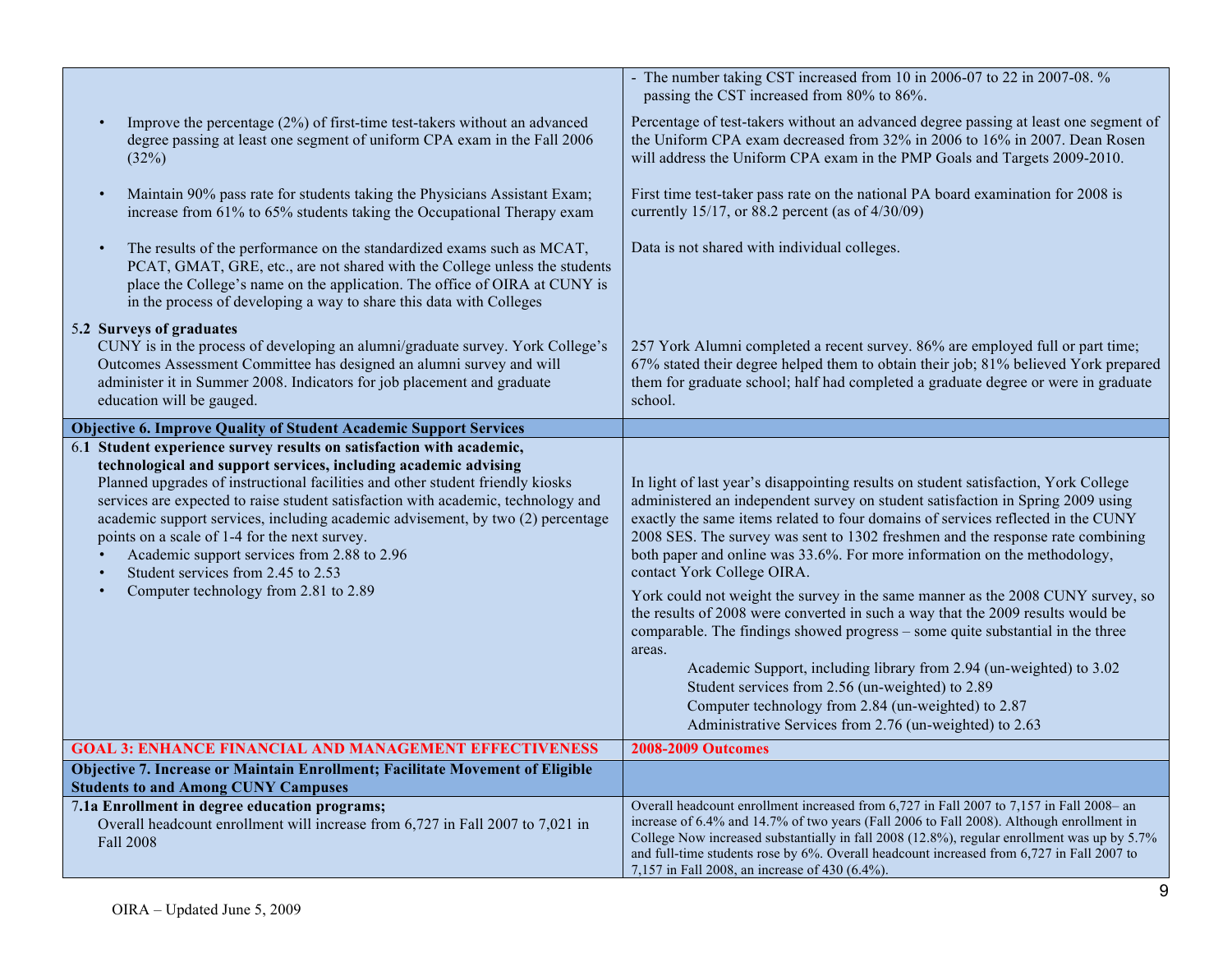| 7.1b SATs/CAAs;                                                                                                                                                                                                                                                                                                                                                                                                                                                                                                                                                                                                                           |                                                                                                                                                                                                                                                                                                                                                                                                                                                                                                                                                                                                                                                                                                                               |
|-------------------------------------------------------------------------------------------------------------------------------------------------------------------------------------------------------------------------------------------------------------------------------------------------------------------------------------------------------------------------------------------------------------------------------------------------------------------------------------------------------------------------------------------------------------------------------------------------------------------------------------------|-------------------------------------------------------------------------------------------------------------------------------------------------------------------------------------------------------------------------------------------------------------------------------------------------------------------------------------------------------------------------------------------------------------------------------------------------------------------------------------------------------------------------------------------------------------------------------------------------------------------------------------------------------------------------------------------------------------------------------|
| CAA will remain stable at 79.3 or higher. An increase in the SAT/CAA will be<br>established in Fall 2008 after consultation with members of the College and<br>University communities (possibly somewhere in the range of 80%-81%)                                                                                                                                                                                                                                                                                                                                                                                                        | CAA increased from 79.3 in Fall 2007 to 80.4 in Fall 2008, an increase of 0.9. SAT<br>increased from 845 in Fall 2007 to 864 in Fall 2008, an increase of 19.                                                                                                                                                                                                                                                                                                                                                                                                                                                                                                                                                                 |
| 7.1c First-time full-time freshmen;<br>First-time full-time freshman target is 1,083                                                                                                                                                                                                                                                                                                                                                                                                                                                                                                                                                      | First-time full-time freshmen increased from 1,017 in Fall 2007 to 1,057 in Fall<br>2008, an increase of 3.9%.                                                                                                                                                                                                                                                                                                                                                                                                                                                                                                                                                                                                                |
| 7.1d First-time full-time transfer students<br>Enrollment target for first-time full-time transfer students will increase from 694<br>in Fall 2007 to 715 in Fall 2008                                                                                                                                                                                                                                                                                                                                                                                                                                                                    | Enrollment of full-time transfer students increased from 694 in Fall 2007 to 697 in<br>Fall 2008, an increase of 3 percent. York tightened its admissions policy of<br>accepting transfers with > 9 credits. Transfers must conform to admissions standards<br>for new freshmen.                                                                                                                                                                                                                                                                                                                                                                                                                                              |
| 7.1e Enrollment in adult and continuing education programs;<br>Enrollment for adult and continuing education will remain approximately at<br>12,600 (York data)                                                                                                                                                                                                                                                                                                                                                                                                                                                                           | Enrollment in adult and continuing education courses is projected to increase to<br>approximately 12,800.                                                                                                                                                                                                                                                                                                                                                                                                                                                                                                                                                                                                                     |
| 7.2 Colleges will achieve and maintain high levels of program cooperation with                                                                                                                                                                                                                                                                                                                                                                                                                                                                                                                                                            |                                                                                                                                                                                                                                                                                                                                                                                                                                                                                                                                                                                                                                                                                                                               |
| other CUNY Colleges<br>York College will continue to strengthen partnerships with sister community<br>colleges through funded programs, articulation agreements and other joint<br>activities. York College has been actively pursuing articulation agreements for<br>existing and new programs such as accounting and business and aviation<br>management programs. The York College foundation sponsors transfer<br>scholarships for eligible associate degree graduates to support their study and<br>graduation in the baccalaureate degree. TIPPS equivalency evaluations will be<br>maintained above 95% (currently 98.2% in 2008). | Percentage of course evaluations completed in TIPPS is 98.6% in 2009.                                                                                                                                                                                                                                                                                                                                                                                                                                                                                                                                                                                                                                                         |
| 7.3 Enrollment of underrepresented groups<br>At present, York College's demographic profile reflects significant numbers of<br>underrepresented categories. Diversification will continue through recruitment and<br>retention efforts.                                                                                                                                                                                                                                                                                                                                                                                                   | The enrollment of underrepresented groups is maintained at 80% since Fall 2005 to<br>current date.                                                                                                                                                                                                                                                                                                                                                                                                                                                                                                                                                                                                                            |
| 7.4 Colleges will meet 95% of University set enrollment targets for College Now<br>Number of College Now participants will be 2064 as per University funding<br>Successful completion rate will be maintained at 80% or above<br>$\bullet$<br>Number of participants reenrolled in progressively more challenging pre-<br>college and general education courses will increase by 3%                                                                                                                                                                                                                                                       | College Now enrollment in 2008-09 is 1995, 96.7%, surpassing the target of 95%.<br>Successful completion rate is 91% in Fall 2008 surpassing the target rate of 80%.<br>Number of reenrollment is estimated to have increased from 42% to 45%, an<br>increase of 3 %.(York College OIR).                                                                                                                                                                                                                                                                                                                                                                                                                                      |
| <b>Objective 8. Increase Revenue and Decrease Expenses</b>                                                                                                                                                                                                                                                                                                                                                                                                                                                                                                                                                                                |                                                                                                                                                                                                                                                                                                                                                                                                                                                                                                                                                                                                                                                                                                                               |
| 8.1 Alumni/corporate fundraising (CAE-VSE report)<br>Alumni-corporate fundraising will increase to \$660,000 (an increase of 10 % over<br>AY 2007-08). Reorganization of the Office of Institutional Advancement to<br>include a VP, director of development and director of alumni affairs is in progress.                                                                                                                                                                                                                                                                                                                               | In 2007-2008, York College raised \$600,000. This has now increased to \$860,000 for 2008-<br>09, surpassing our target of $$660,000 - a$ ten percent increase. The College received its first<br>major gift - an endowed professorship - and its 2nd annual scholarship benefit event yielded<br>increased revenue of approximately 3% -- an important achievement in difficult economic<br>times. The College has hired an interim director of development and is in the final stages of a<br>search for a VP for institutional advancement. Outreach to alumni has been undertaken in<br>several ways - publications sent; surveys initiated; commencement events planned; and<br>fundraising efforts are being developed. |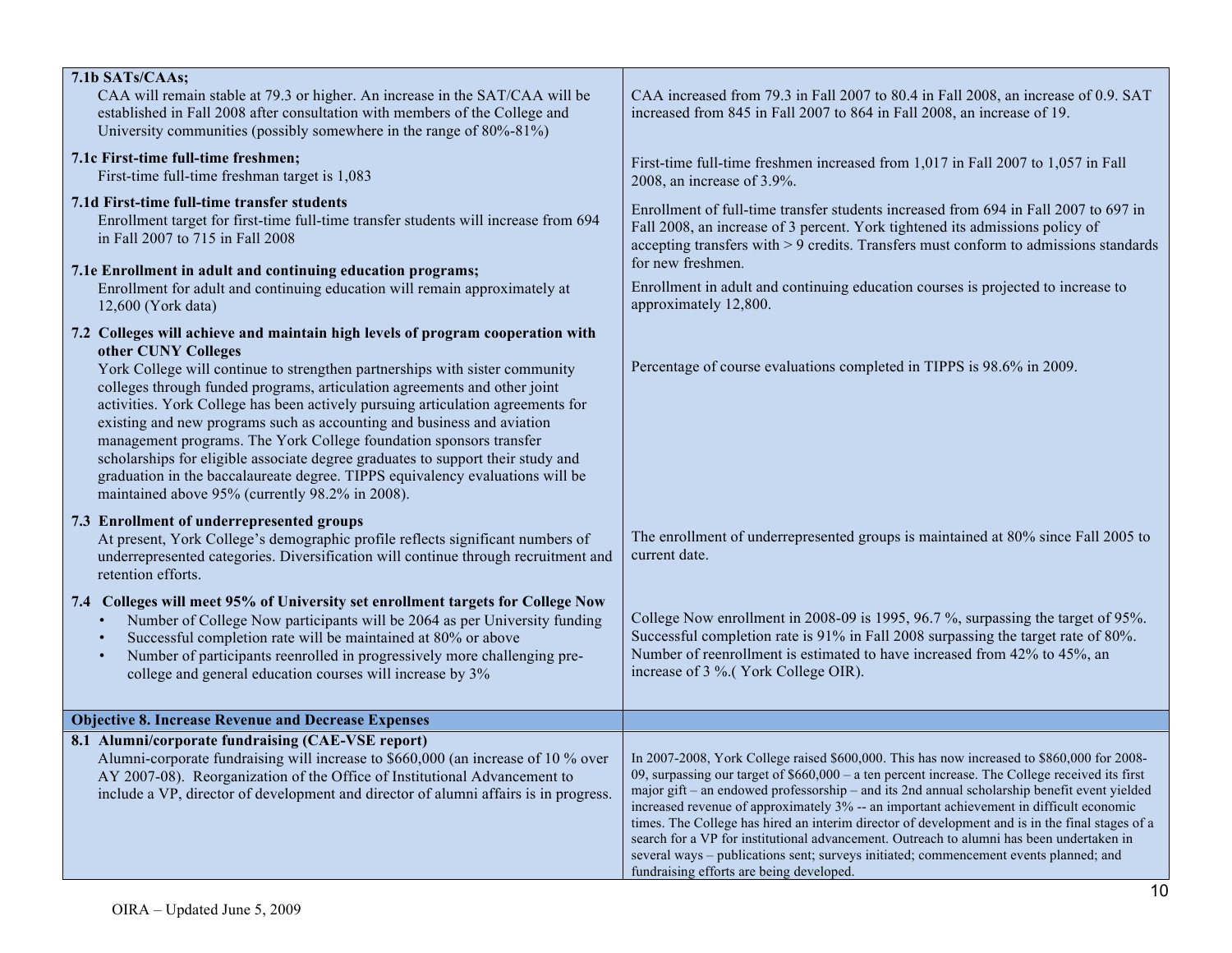| 8.2 Productivity and revenue targets                                                                                                                                                                                                                                                                                                                                                                                                                 | All productivity targets and revenues have been met.                                                                                                                                                                                                                                                                                                                                                                                                                                                                                               |
|------------------------------------------------------------------------------------------------------------------------------------------------------------------------------------------------------------------------------------------------------------------------------------------------------------------------------------------------------------------------------------------------------------------------------------------------------|----------------------------------------------------------------------------------------------------------------------------------------------------------------------------------------------------------------------------------------------------------------------------------------------------------------------------------------------------------------------------------------------------------------------------------------------------------------------------------------------------------------------------------------------------|
| York College will meet productivity targets as set by CUNY                                                                                                                                                                                                                                                                                                                                                                                           |                                                                                                                                                                                                                                                                                                                                                                                                                                                                                                                                                    |
| 8.3 Percent of budget spent on administrative services<br>Administrative costs (Institutional Support Services) will decrease by three (3)<br>percentage points over Fall 2007 (from 33.3 % to 30.3%). General administration<br>costs will decrease by one (1) percentage point over Fall 2007 (from 11.6 % to<br>$10.6\%$                                                                                                                          | Administrative costs increased from 33.3% in FY2007 to 33.8% in FY2008, an<br>increase of 0.5%. General administration costs decreased from 11.6% in FY 2007 to<br>11.0 in FY 2008. Significant resources in 2008-09 were committed to the hiring of<br>new faculty with a net increase of 21 positions. Given this change there was a<br>decrease in the utilization of adjunct faculty, but the adjunct levels are still<br>substantial because of the large increase in enrollments.                                                            |
| 8.4 Financial health and evidence of a solid financial plan                                                                                                                                                                                                                                                                                                                                                                                          |                                                                                                                                                                                                                                                                                                                                                                                                                                                                                                                                                    |
| York has worked with the CUNY over the past academic year to supplement the<br>COMPACT III with CUTRA funds. COMPACT III and CUTRA funds have been<br>earmarked to support faculty hiring, and strategic improvements in key college<br>services such as student development, advisement, testing, student achievement<br>center. This is part of a multi-year strategic plan that the College began<br>implementing in the 2005-2006 academic year. | York has developed a close working relationship with CUNY Central on all<br>financial and enrollment-related matters. The multi-year resource planned<br>implemented in 2005-06 and agreed to by CUNY has improved systems, personnel<br>and available resources while strengthening both enrollment quantity and quality<br>leading in increased revenues.                                                                                                                                                                                        |
| 8.5 Contract/grant awards (RF Report + CUNY projects), including for research                                                                                                                                                                                                                                                                                                                                                                        |                                                                                                                                                                                                                                                                                                                                                                                                                                                                                                                                                    |
| Contract/grant awards will increase by 3% to 5%.<br>The Office of Research and Sponsored Programs will continue to aggressively<br>recruit, train and support faculty to submit grant proposals and to work towards<br>increasing the yield of funded awards.                                                                                                                                                                                        | There was an increase in both the number of proposals submitted, from 55 in 2007-<br>2008 to 62 this year (13%) and the grants awarded, from \$3,792,078 in 2007-2008<br>to \$5,128, 753 this year, an increase of 26 percent.                                                                                                                                                                                                                                                                                                                     |
| 8.6 Indirect cost recovery as ratio of overall grant/contract activity<br>The College will meet the expected goal for indirect cost recovery ratios set by the<br>Chancellor.<br>8.7 Adult and Continuing Education revenues<br>Adult and Continuing Education (ACE) revenues will increase by 2%.                                                                                                                                                   | As of the third quarter 2009, the indirect recover generated thus far is \$888,432. Our<br>recoveries are based on the personnel dollars awarded on a grant. Though we<br>received several major awards from the US Dept. of Education there was no indirect<br>costs awarded.                                                                                                                                                                                                                                                                     |
|                                                                                                                                                                                                                                                                                                                                                                                                                                                      | Revenues for ACE for 2008-09 are projected at \$1,347,000, an increase of 4.4%<br>over 2007-08. The College has made investments in ACE to target marketing and<br>assess course development with strong revenue potential.                                                                                                                                                                                                                                                                                                                        |
| Objective 9. Improve Administrative Services.                                                                                                                                                                                                                                                                                                                                                                                                        |                                                                                                                                                                                                                                                                                                                                                                                                                                                                                                                                                    |
| 9.1 Evidence of foundation restructuring.<br>Reorganization of the Office of Alumni Affairs will further support the York<br>College Foundation activities to meet and improve fundraising goals and<br>streamline and sustain the York College Foundation scholarship program<br>(including merit scholarships, transfer scholarships, FDA Honors Scholarships and<br>Aviation Management Scholarships).                                            | York College has hired an interim director of development and is a completing its<br>search for a VP for institutional advancement. Key members of the York College<br>Foundation Board and the College's leadership are set to meet with the University<br>dean for advancement to assess the composition, structure and initiatives of the<br>foundation board. The board has been successful in raising funds for merit<br>scholarships - more than 300 over three years (since inception in fall 2006) with a<br>value greater than \$500,000. |
| 9.2 Surveys of student satisfaction with nonacademic administrative services<br>Student satisfaction with non-academic administrative services on the CUNY<br>OIRA Survey will increase from 2.67 to 2.85 for the next cycle (see section 6.1)                                                                                                                                                                                                       | As indicated in 6.1, the College independently conducted the CUNY SES survey in<br>2009. While satisfaction increased in academic support, student services and<br>computer technology there was a decrease in satisfaction in non-academic<br>administrative services (registration procedures, testing, financial aid, billing and<br>payment procedures and admissions). The improvement of these functions is a high<br>priority for the College's leadership.                                                                                 |